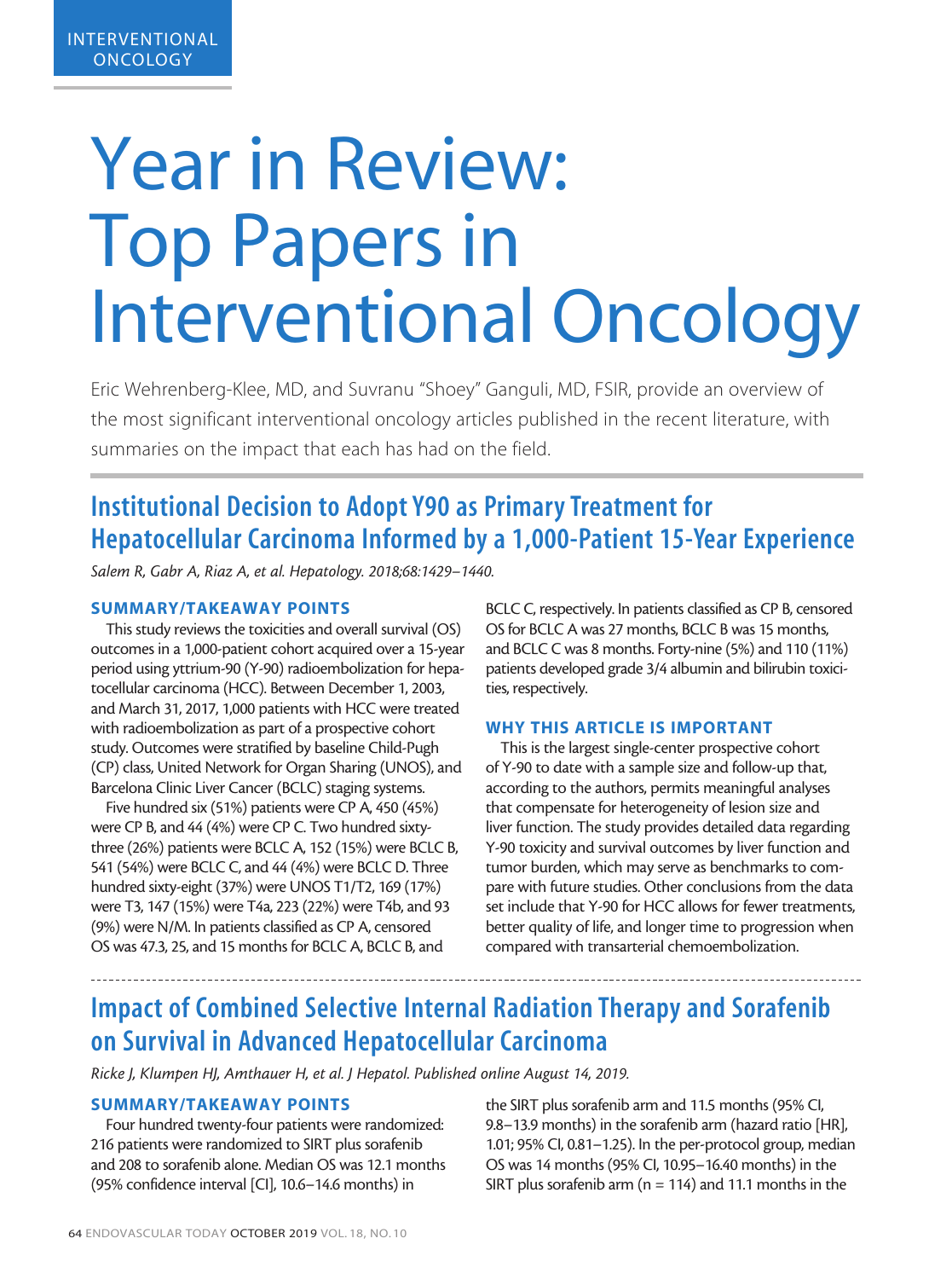sorafenib arm (n = 174) (HR, 0.86; 95% CI, 9.7–13.9 months; *P* = .2515). Subgroup analyses of the per-protocol population suggested a survival benefit for younger patients (< 65 years) and noncirrhotics receiving SIRT plus sorafenib.

## WHY THIS ARTICLE IS IMPORTANT

This large, randomized, multicenter study attempts to answer a combination treatment question for advanced HCC. From the data, the addition of Y-90 to sorafenib does not statistically significantly improve OS for locally

advanced HCC in both the intention-to-treat and per-protocol analyses. The study's ability to demonstrate a survival benefit was compromised by the 47% of patients who did not receive SIRT per intention to treat or were excluded from the analysis due to protocol deviations. Although the subgroup analyses were not powered to answer these questions, they suggest a survival benefit for younger patients and noncirrhotics. The potential benefit in noncirrhotics brings up an important issue in current Y-90 clinical practice, which is proper and optimal patient selection.

# Radioembolization With 90Y Glass Microspheres for Hepatocellular Carcinoma: Significance of Pretreatment 11C-Acetate and 18F-FDG PET/CT and Posttreatment 90Y PET/CT in Individualized Dose Prescription

*Ho CL, Chen S, Cheung SK, et al. Eur J Nucl Med Mol Imaging. 2018;45:2110–2121.*

#### SUMMARY/TAKEAWAY POINTS

This study aimed to establish a clinical methodology to allow for individualized Y-90 dosing. Prior to treatment, patients underwent imaging with both 11C-acetate and 18F-fluorodeoxyglucose (FDG) positron emission tomography (PET)/CT to define differentiation of their HCC. Subsequently, patients underwent standard of care pretreatment technetium-99m macroaggregated albumin (MAA) single-photon emission CT/CT to assess the tumor-to-nontumor (T/N) ratio via MAA. After patients received Y-90, they also underwent Y-90 PET/CT for T/N Y-90 to quantify the dose delivered. Tumor response was assessed on 2-month follow-up PET/CT.

Sixty-two patients were prospectively enrolled in this study. Tumors were defined as well-differentiated (> 70% 11C-acetate tumor avidity), poorly differentiated (> 70% 18F-FDG avid tumor), or moderate (avid for both tracers but not meeting the previous criteria). Correlation between tumor differentiation, Y-90 PET-assessed dose delivery, and response found that patients with welldifferentiated tumors responded (complete responses or partial response) at 152 Gy, with moderately differentiated tumors at 174 Gy and poorly differentiated tumors at

262 Gy, with a sensitivity and specificity of 89.2% and 88%, respectively. If all patients were grouped, a tumor dose of 170 Gy was necessary to achieve response, with a 70% sensitivity and 76% specificity. T/N MAA correlated closely with a posttreatment Y-90 PET ( $r = 0.918$ ). T/N MAA, with values normalized to a maximum tolerated liver dose of 70 Gy, suggests that response will be achieved in the welldifferentiated group with a T/N MAA of 2.0, moderately differentiated at 2.3, and poorly differentiated at 3.5.

#### WHY THIS ARTICLE IS IMPORTANT

This study contributes to the growing data advancing how Y-90 radioembolization dosimetry is performed. It is the first study to stratify Y-90 dose response across different HCC subgroups based on tumor metabolic profiles and correlate those doses with T/N MAA. Although 11C-acetate imaging is not clinically feasible at most institutions, 18F-FDG PET could be readily incorporated into the workup of patients undergoing Y-90 radioembolization. Identifying poorly differentiated tumors for which a T/N MAA of 3.5 is necessary for response can help us titrate dosing and identify patients who would benefit from other therapies if such a T/N MAA cannot be achieved.

# Immune Activation Underlies a Sustained Clinical Response to Yttrium-90 Radioembolisation in Hepatocellular Carcinoma

*Chew V, Lee YH, Pan L, et al. Gut. 2019;68:335–346.*

## SUMMARY/TAKEAWAY POINTS

This study analyzes tumor tissue and blood samples from a cohort of patients with HCC to assess the immune response to Y-90 radioembolization. Multiparameter immune analysis, including next-generation sequencing

and time-of-flight mass cytometry, was used to identify immune biomarkers predictive of response or nonresponse to Y-90 radioembolization. The study included 41 patients who underwent surgical resection with or without previous Y-90 radioembolization with tumor and